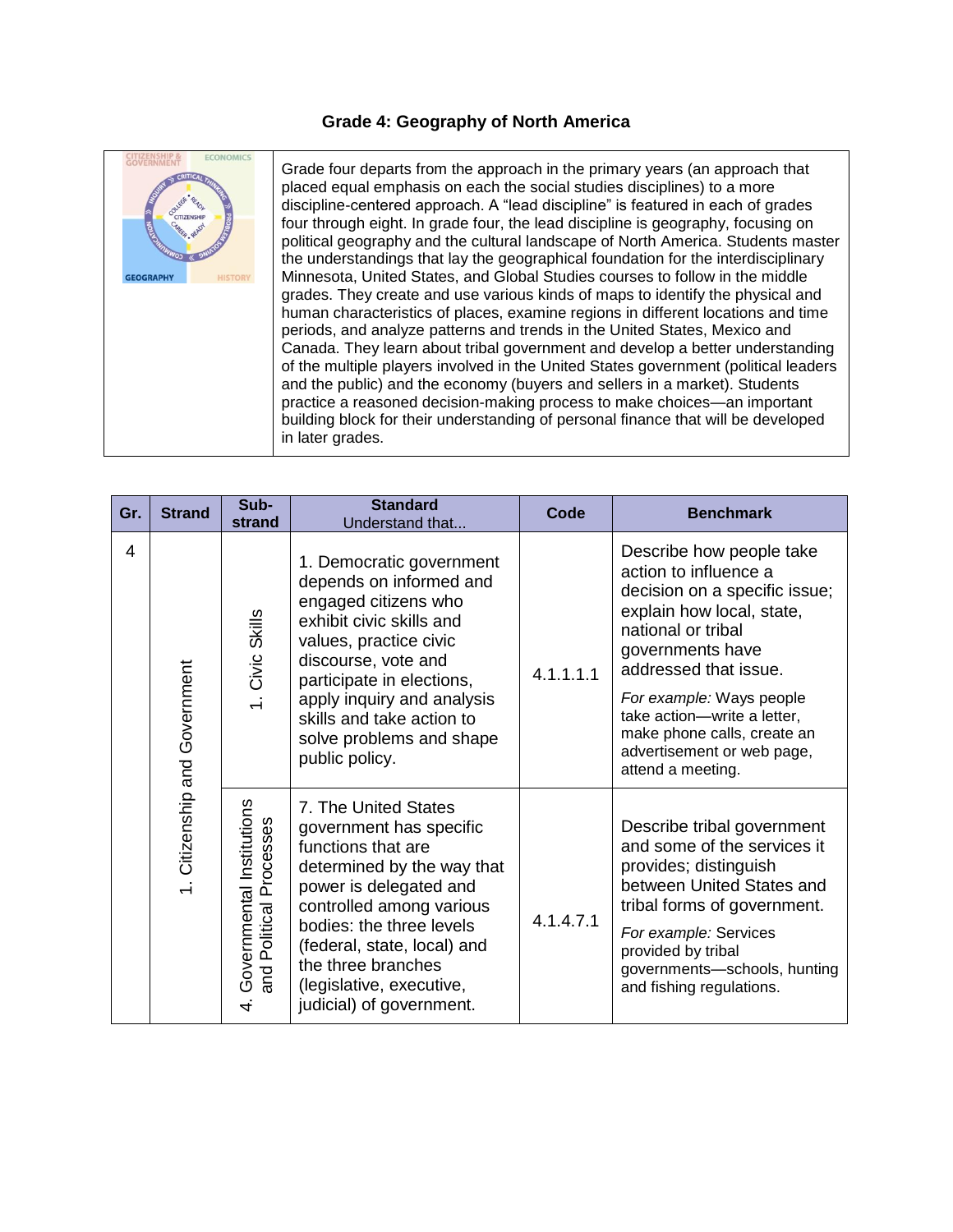| Gr. | <b>Strand</b>                        | Sub-<br>strand                                             | <b>Standard</b><br>Understand that                                                                                                                                                                                                                                                                 | Code      | <b>Benchmark</b>                                                                                                                                                                                                                                                                                                                                                                                                                                                                                                                                      |
|-----|--------------------------------------|------------------------------------------------------------|----------------------------------------------------------------------------------------------------------------------------------------------------------------------------------------------------------------------------------------------------------------------------------------------------|-----------|-------------------------------------------------------------------------------------------------------------------------------------------------------------------------------------------------------------------------------------------------------------------------------------------------------------------------------------------------------------------------------------------------------------------------------------------------------------------------------------------------------------------------------------------------------|
| 4   | 1. Citizenship and Government        | Governmental Institutions<br>and Political Processes<br>4. | 7. The United States<br>government has specific<br>functions that are<br>determined by the way that<br>power is delegated and<br>controlled among various<br>bodies: the three levels<br>(federal, state, local) and<br>the three branches<br>(legislative, executive,<br>judicial) of government. | 4.1.4.7.2 | Identify the major roles and<br>responsibilities of elected<br>and appointed leaders in the<br>community, state and<br>nation; name some current<br>leaders who function in<br>these roles and how they<br>are selected.<br>For example: Mayor, city<br>council member, state senator,<br>governor.                                                                                                                                                                                                                                                   |
|     |                                      | 1. Economic Reasoning Skills                               | 1. People make informed<br>economic choices by<br>identifying their goals,<br>interpreting and applying<br>data, considering the short-<br>and long-run costs and<br>benefits of alternative<br>choices and revising their<br>goals based on their<br>analysis.                                    | 4.2.1.1.1 | Apply a reasoned decision-<br>making process to make a<br>choice.<br>For example: Processes-a<br>decision tree or PACED<br>decision-making process<br>(Problem, Alternative, Criteria,<br>Evaluation, Decision). A<br>choice-evaluating the benefits<br>and costs of buying a new<br>game.                                                                                                                                                                                                                                                            |
|     | Economics<br>$\overline{\mathsf{N}}$ | 3. Fundamental Concepts                                    | 3. Because of scarcity<br>individuals, organizations<br>and governments must<br>evaluate trade-offs, make<br>choices and incur<br>opportunity costs.                                                                                                                                               | 4.2.3.3.1 | Define the productivity of a<br>resource and describe ways<br>to increase it.<br>For example: Productivity<br>equals the amount of output<br>divided by the amount of input<br>(resource). Things that can<br>increase productivity-division<br>of labor, specialization,<br>improvements in technology<br>(the way things are made). The<br>productivity of a corn farmer<br>(resource) has been improved<br>by the use of specialized<br>equipment, development of<br>new varieties of seeds and<br>fertilizers and improved farming<br>techniques. |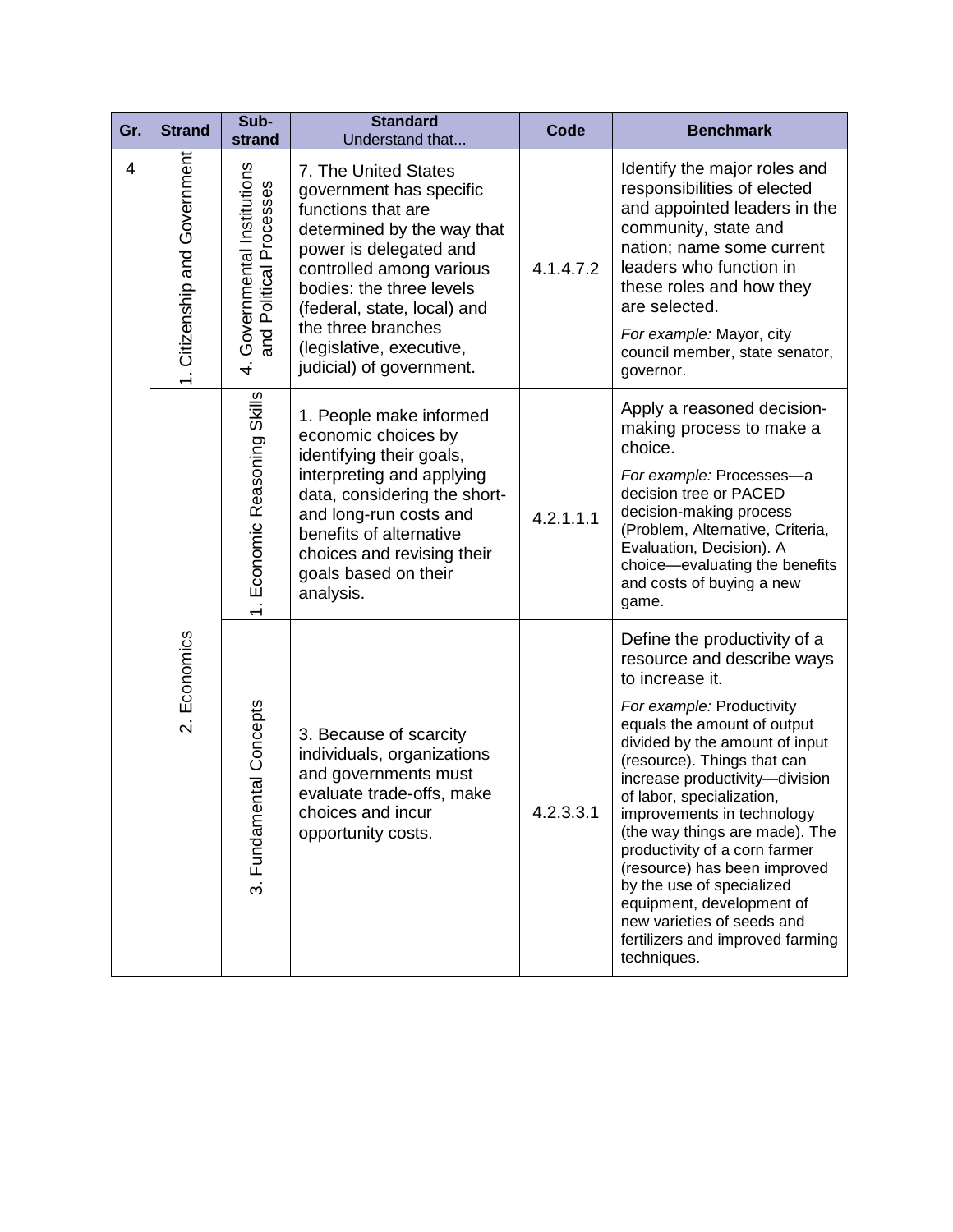| Gr. | <b>Strand</b> | Sub-<br>strand          | <b>Standard</b><br>Understand that                                                                                                                                                                                                                                                                        | Code      | <b>Benchmark</b>                                                                                                                                                                                                                                                                                                                                                                                                                                                     |
|-----|---------------|-------------------------|-----------------------------------------------------------------------------------------------------------------------------------------------------------------------------------------------------------------------------------------------------------------------------------------------------------|-----------|----------------------------------------------------------------------------------------------------------------------------------------------------------------------------------------------------------------------------------------------------------------------------------------------------------------------------------------------------------------------------------------------------------------------------------------------------------------------|
| 4   | 2. Economics  | 3. Fundamental Concepts | 5. Individuals, businesses<br>and governments interact<br>and exchange goods,<br>services and resources in<br>different ways and for<br>different reasons;<br>interactions between<br>buyers and sellers in a<br>market determines the price<br>and quantity exchanged of<br>a good, service or resource. | 4.2.3.5.1 | Describe a market as any<br>place or manner in which<br>buyers and sellers interact<br>to make exchanges;<br>describe prices as payments<br>of money for items<br>exchanged in markets.<br>For example: Markets-mall<br>stores, online shopping, mail<br>orders, garage sales,<br>employment center. Prices-<br>\$40 for a video game, \$15 for<br>one hour of a worker's labor.                                                                                     |
|     | 3. Geography  | 1. Geospatial skills    | 1. People use geographic<br>representations and<br>geospatial technologies to<br>acquire, process and report<br>information within a spatial<br>context.                                                                                                                                                  | 4.3.1.1.1 | Create and use various<br>kinds of maps, including<br>overlaying thematic maps, of<br>places in the United States,<br>and also Canada or Mexico;<br>incorporate the "TODALS"<br>map basics, as well as<br>points, lines and colored<br>areas to display spatial<br>information.<br>For example: "TODALS" map<br>basics-title, orientation, date,<br>author, legend/key, and scale.<br>Spatial information-cities,<br>roads, boundaries, bodies of<br>water, regions. |
|     |               |                         |                                                                                                                                                                                                                                                                                                           | 4.3.1.1.2 | Use latitude and longitude<br>on maps and globes to<br>locate places in the United<br>States, and also Canada or<br>Mexico.                                                                                                                                                                                                                                                                                                                                          |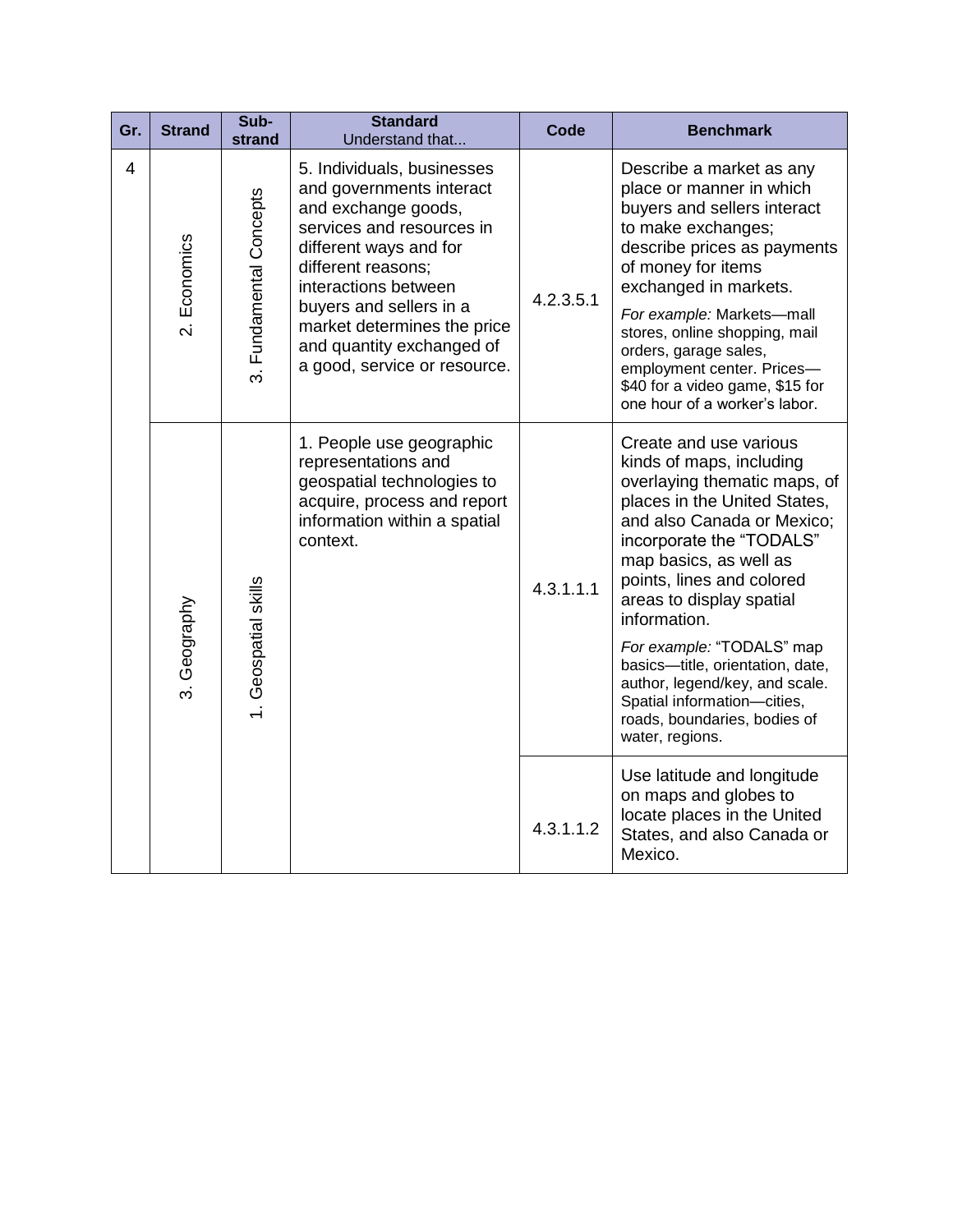| Gr. | <b>Strand</b> | Sub-<br>strand                                       | <b>Standard</b><br>Understand that                                                                                                                                                          | Code      | <b>Benchmark</b>                                                                                                                                                                                                                                                                                                                                                                                                                                                    |
|-----|---------------|------------------------------------------------------|---------------------------------------------------------------------------------------------------------------------------------------------------------------------------------------------|-----------|---------------------------------------------------------------------------------------------------------------------------------------------------------------------------------------------------------------------------------------------------------------------------------------------------------------------------------------------------------------------------------------------------------------------------------------------------------------------|
| 4   | 3. Geography  | 1. Geospatial skills                                 | 2. Geographic inquiry is a<br>process in which people<br>ask geographic questions<br>and gather, organize and<br>analyze information to solve<br>problems and plan for the<br>future.       | 4.3.1.2.1 | Choose the most<br>appropriate data from maps,<br>charts, and graphs in an<br>atlas to answer specific<br>questions about geographic<br>issues in the United States,<br>and also Canada or Mexico.                                                                                                                                                                                                                                                                  |
|     |               |                                                      |                                                                                                                                                                                             |           | For example: How has human<br>activity had an impact on the<br>environment? Which region<br>has the largest population?<br>Where are the manufacturing<br>centers of a country? Which<br>languages are spoken in<br>different places? Other<br>questions might relate to<br>environmental concerns,<br>transportation issues, flood<br>control.                                                                                                                     |
|     |               |                                                      |                                                                                                                                                                                             | 4.3.1.2.2 | Use photographs or<br>satellite-produced images to<br>interpret spatial information<br>about the United States, and<br>also Canada or Mexico.                                                                                                                                                                                                                                                                                                                       |
|     |               | egions<br>œ<br>Places and<br>$\overline{\mathsf{N}}$ | 3. Places have physical<br>characteristics (such as<br>climate, topography<br>vegetation) and human<br>characteristics (such as<br>culture, population, political<br>and economic systems). |           | Locate and identify the<br>physical and human<br>characteristics of places in<br>the United States, and also<br>Canada or Mexico.                                                                                                                                                                                                                                                                                                                                   |
|     |               |                                                      |                                                                                                                                                                                             | 4.3.2.3.1 | For example: Physical<br>characteristics-landforms<br>(Rocky Mountains),<br>ecosystems (forest), bodies of<br>water (Mississippi River,<br>Hudson Bay), soil, vegetation,<br>weather and climate. Human<br>characteristics-structures<br>(Statue of Liberty), bridges<br>(Golden Gate Bridge), canals<br>(Erie Canal), cities, political<br>boundaries, population<br>distribution, settlement<br>patterns, language, ethnicity,<br>nationality, religious beliefs. |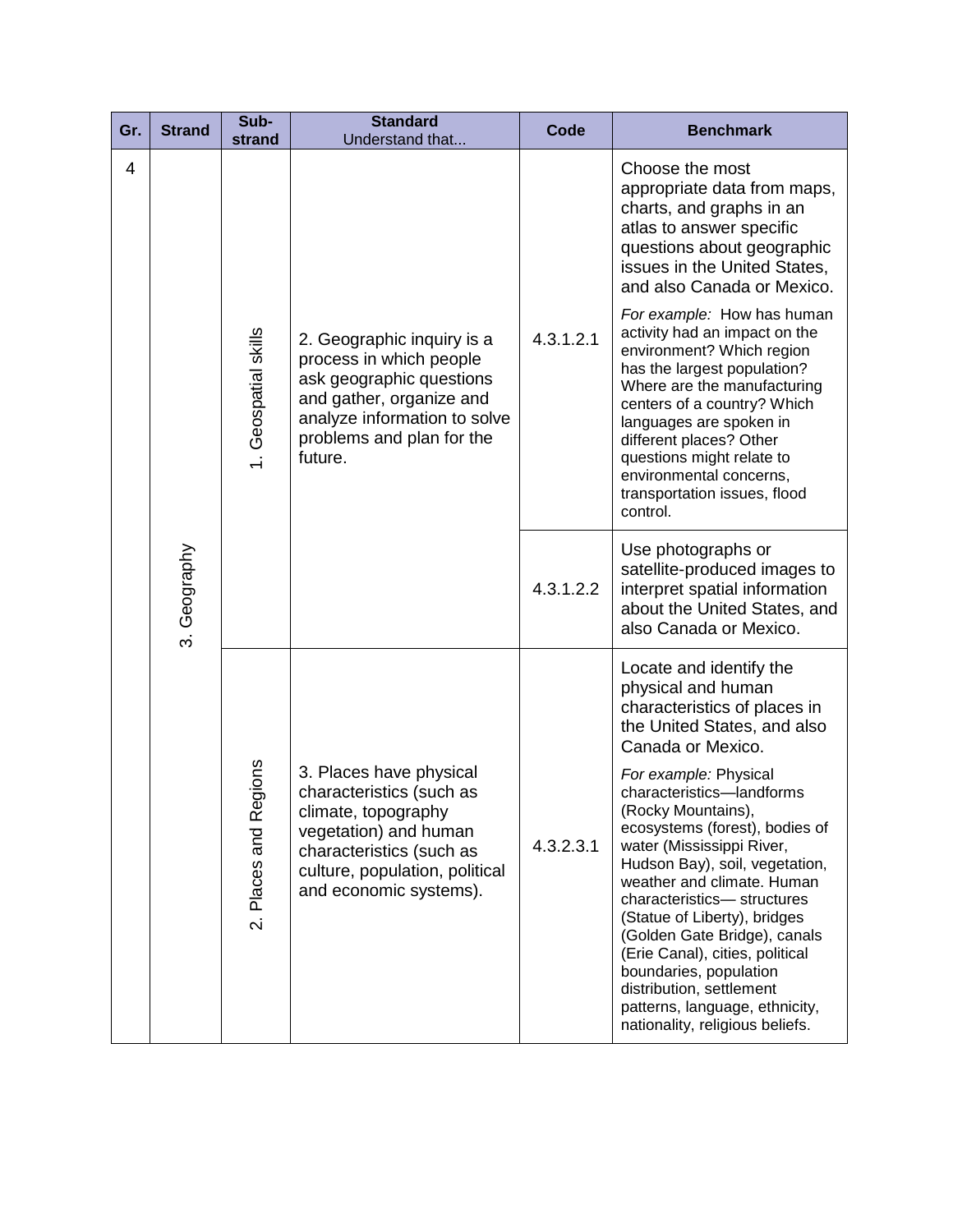| Gr.            | <b>Strand</b>  | Sub-<br>strand                                | <b>Standard</b><br>Understand that                                                                                                                                                   | <b>Code</b> | <b>Benchmark</b>                                                                                                                                                                                          |
|----------------|----------------|-----------------------------------------------|--------------------------------------------------------------------------------------------------------------------------------------------------------------------------------------|-------------|-----------------------------------------------------------------------------------------------------------------------------------------------------------------------------------------------------------|
| $\overline{4}$ |                | Places and Regions<br>$\overline{\mathsf{N}}$ | 4. People construct regions<br>to identify, organize and<br>interpret areas of the<br>Earth's surface, which<br>simplifies the earth's<br>complexity.                                | 4.3.2.4.1   | Name and locate states and<br>territories, major cities and<br>state capitals in the United<br>States.                                                                                                    |
|                |                |                                               |                                                                                                                                                                                      | 4.3.2.4.2   | Name and locate countries<br>neighboring the United<br>States and their major cities.<br>For example: Countries<br>neighboring the United<br>States-Canada, Mexico,<br>Cuba, Russia; Major cities-        |
|                |                |                                               |                                                                                                                                                                                      |             | Toronto, Montreal, Winnipeg,<br>Vancouver, Mexico City,<br>Havana.                                                                                                                                        |
|                | Geography<br>က | 3. Human Systems                              | 5. The characteristics,<br>distribution and migration of<br>human populations on the<br>earth's surface influence<br>human systems (cultural,<br>economic and political<br>systems). | 4.3.3.5.1   | Use data to analyze and<br>explain the changing<br>distribution of population in<br>the United States and<br>Canada over the last<br>century.                                                             |
|                |                |                                               | 6. Geographic factors<br>influence the distribution,<br>functions, growth and<br>patterns of cities and<br>human settlements.                                                        | 4.3.3.6.1   | Explain how geographic<br>factors affect population<br>distribution and the growth<br>of cities in the United States<br>and Canada.                                                                       |
|                |                |                                               |                                                                                                                                                                                      |             | For example: Geographic<br>factors-climate, landforms,<br>availability of natural resources.                                                                                                              |
|                |                |                                               | 4. Human Environment Interaction<br>9. The environment<br>influences human actions;<br>and humans both adapt to<br>and change, the<br>environment.                                   |             | Explain how humans adapt<br>to and/or modify the physical<br>environment and how they<br>are in turn affected by these<br>adaptations and<br>modifications.                                               |
|                |                |                                               |                                                                                                                                                                                      | 4.3.4.9.1   | For example: Humans cut<br>down a forest to clear land for<br>farming, which leads to soil<br>erosion. Consequently,<br>humans have to use more<br>fertilizer to supplement the<br>nutrients in the soil. |